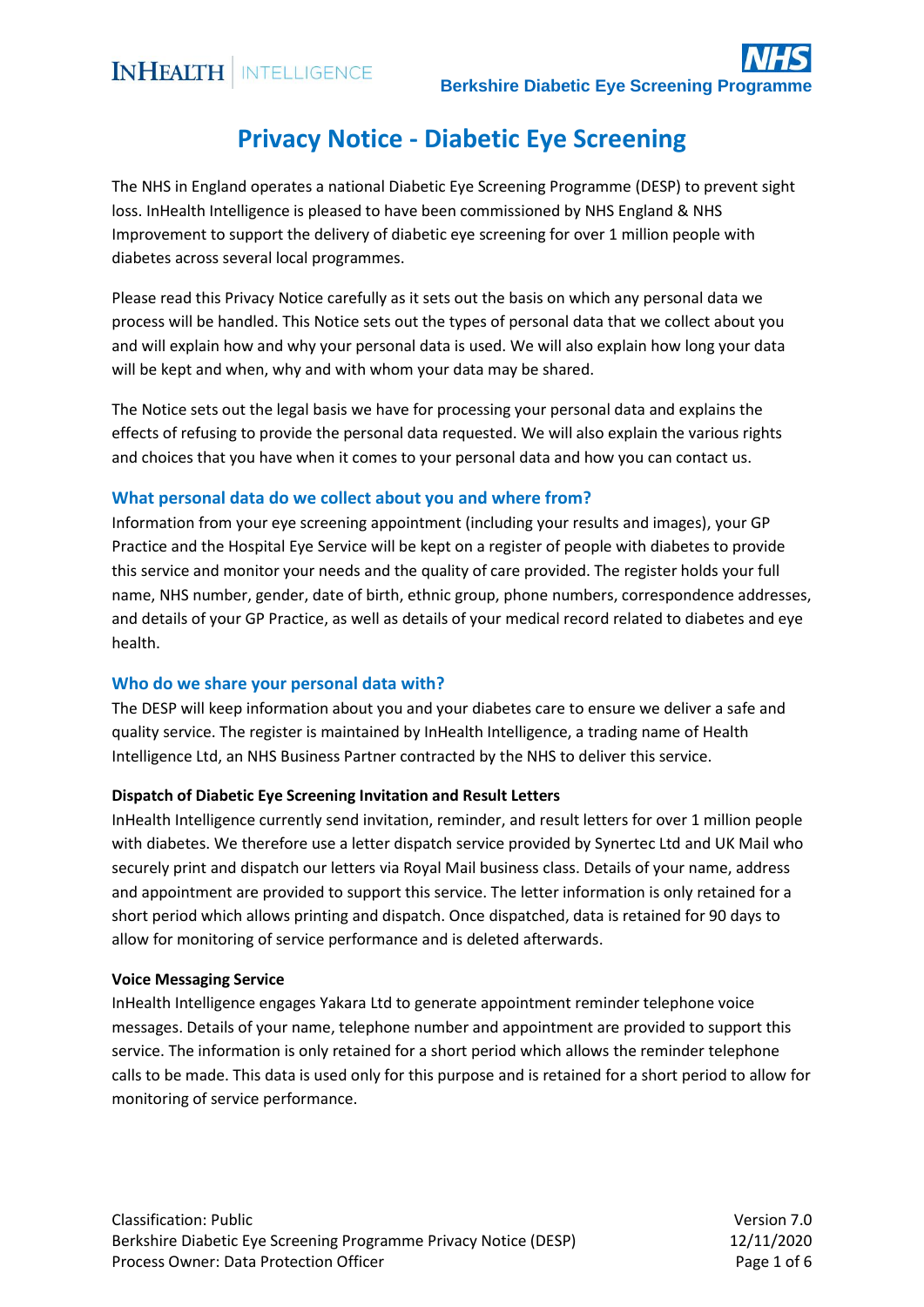#### **Gov.uk Notify Service**

Gov.uk Notify provides a text messaging service which is used by InHealth Intelligence to send text messages to patients in relation to their screening appointments. To support this, your mobile telephone number and time/venue of screening appointments is shared with Gov.uk Notify. This data is used only for this purpose and is retained for a short period to allow for monitoring of service performance.

#### **Training and Research for ourselves and other third parties**

If you have consented for such sharing, your data may be used for training and research purposes internally or shared with other third parties involved in the improvement of retinal screening *(see Table 1 for specific details)*. This will only occur with your explicit consent.

#### **How can I opt-out of my images being used for research and training?**

This is very easy to do, just email our Data Protection Officer o[n dpo@inhealth-intelligence.com.](mailto:dpo@inhealth-intelligence.com) Simply title your email 'Opt-out' and provide your name, address, and contact number in the body of the email.

#### **How long do we keep your personal data for?**

We will keep your information for the length of the contract we have with NHS England to supply the diabetic eye screening service. After this time, we will securely transfer your data and images to the new provider under instruction from NHS England, then delete all personal data in a secure manner.

#### **Who has access to your personal data?**

The security arrangements that protect your privacy ensure that your data is only accessed by staff involved in the delivery of the Diabetic Eye Screening Programme, and healthcare professionals involved in your care working for InHealth Intelligence or the NHS and only for the purposes of direct care.

#### **How will we communicate with you?**

We will communicate with you via letter, text (SMS) message and voice message regarding your diabetic eye screening. If you wish to talk to us about your communication preferences, please call the Bookings Office.

#### **What legal basis do we have for using your information?**

The Secretary of State delegates several public health functions to NHS England. The public health functions agreement 2017 – 2018 enables NHS England to commission certain public health services which will drive improvements in population health, and this agreement sets out the service specifications which are to be commissioned to satisfy those public health functions. One such service is the National Diabetic Eye Screening Programme, and so it is commissioned by NHS England to discharge part of its public health duties.

NHS England has responsibility to ensure that the Diabetic Eye Screening service is seamless from entry in primary care through to integration with NHS management, treatment and care including working with NHS Hospital Trusts/Hospital Eye Services.

#### **How do we protect your information?**

Classification: Public Version 7.0 Berkshire Diabetic Eye Screening Programme Privacy Notice (DESP) 12/11/2020 Process Owner: Data Protection Officer **Page 2 of 6** and 2 of 6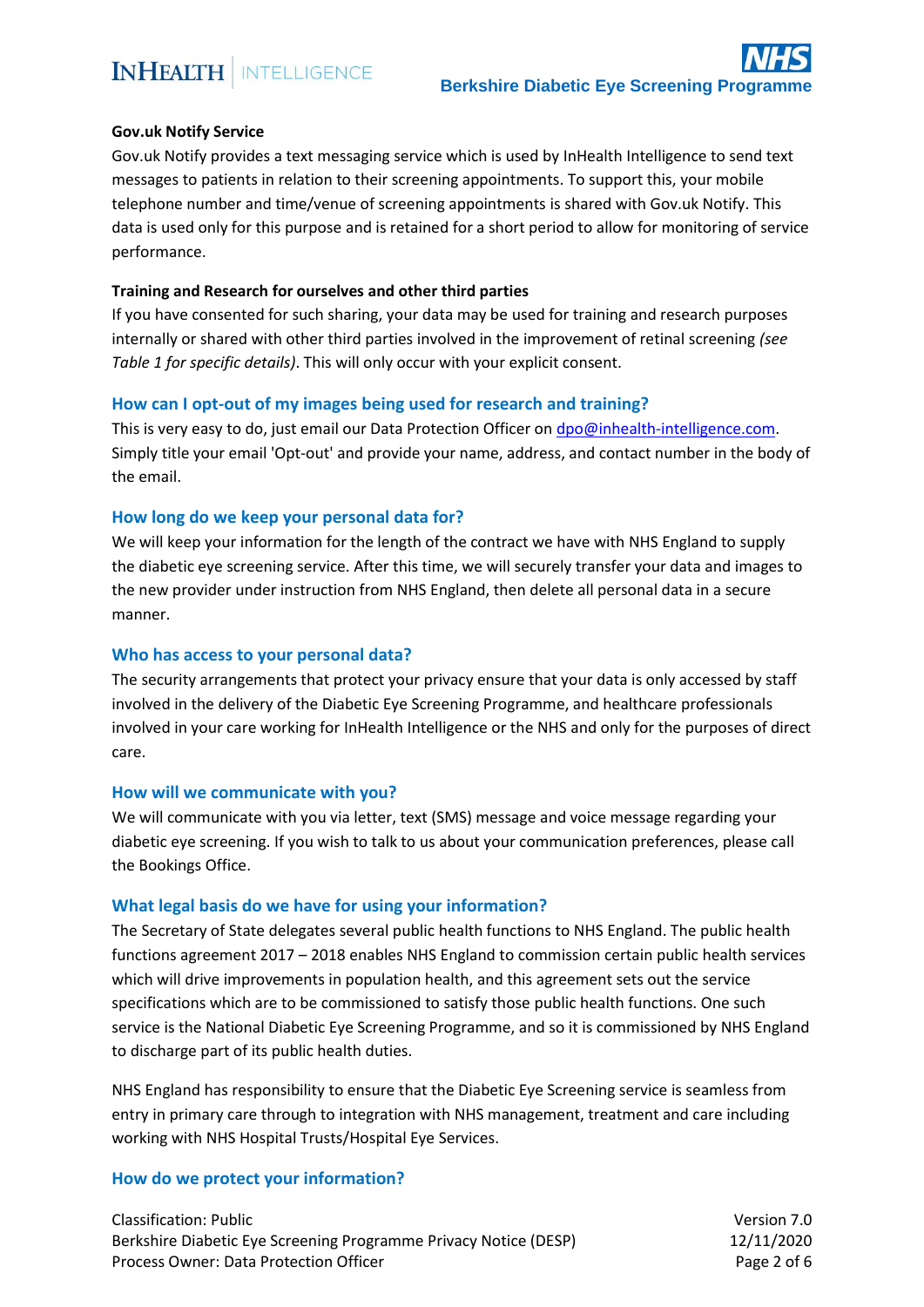## **INHEALTH** INTELLIGENCE

**Berkshire Diabetic Eye Screening Program** 

We aim to ensure all personal data is held and processed in a secure way and we only let healthcare professionals who have a legitimate interest in your care access to your data. Examples of our security include:

- Encryption meaning that the information is hidden so that it cannot be read without special knowledge (such as a password)
- Controlling access to systems and networks, this allows us to stop people who are not allowed to see your data from accessing it
- Controlling access for different user roles, so only certain data required for a specific role is accessible
- Training our staff to ensure they know how to responsibly and securely handle data including how and when to report if something goes wrong
- Regular testing of our technology including keeping up-to-date on the latest security updates

No personal data will be transferred outside the UK unless you explicitly consent to your data being used for research purposes with other third parties involved in the improvement of retinal screening (see Table 2 for specific details) but only within the European Economic Area (EEA).

#### **Can you access the information we hold?**

Your GP Practice has access to all the information we hold about you or contact/email the Data Protection Officer (details below) to request a Subject Access Request Form.

#### **Do we use Cookies on our websites to collect personal data on you?**

We use Google Analytics to collect anonymised information about the way people use our websites to provide a better service to you. For example, how many people visited the site, what pages they visited. We do not collect personal data such as URL location.

#### **Where can I get further information?**

If you have any queries or concerns about how we handle your personal data, please contact:

#### **Mr Michael Pennington (Data Protection Officer)**

InHealth Intelligence, Unity House, Road Five, Winsford Industrial Estate, Winsford, Cheshire, CW7 3RB

Email: [dpo@inhealth-intelligence.com](mailto:dpo@inhealth-intelligence.com) Telephone: 01270 765124

For independent advice about data protection, privacy and data sharing issues, the Information Commissioners Officer (ICO) are always happy to help:

Information Commissioner's Office, Wycliffe House, Water Lane, Wilmslow, Cheshire, SK9 5AF Website[: www.ico.org.uk](file:///C:/Users/alexandra.richardson/AppData/Local/Microsoft/Windows/Temporary%20Internet%20Files/Content.Outlook/CV5A5PKA/www.ico.org.uk) Telephone: 0303 123 1113 (local rate) or 01625 545 745 (national rate)

Classification: Public Version 7.0 Berkshire Diabetic Eye Screening Programme Privacy Notice (DESP) 12/11/2020 Process Owner: Data Protection Officer **Page 3 of 6** and 2 of 6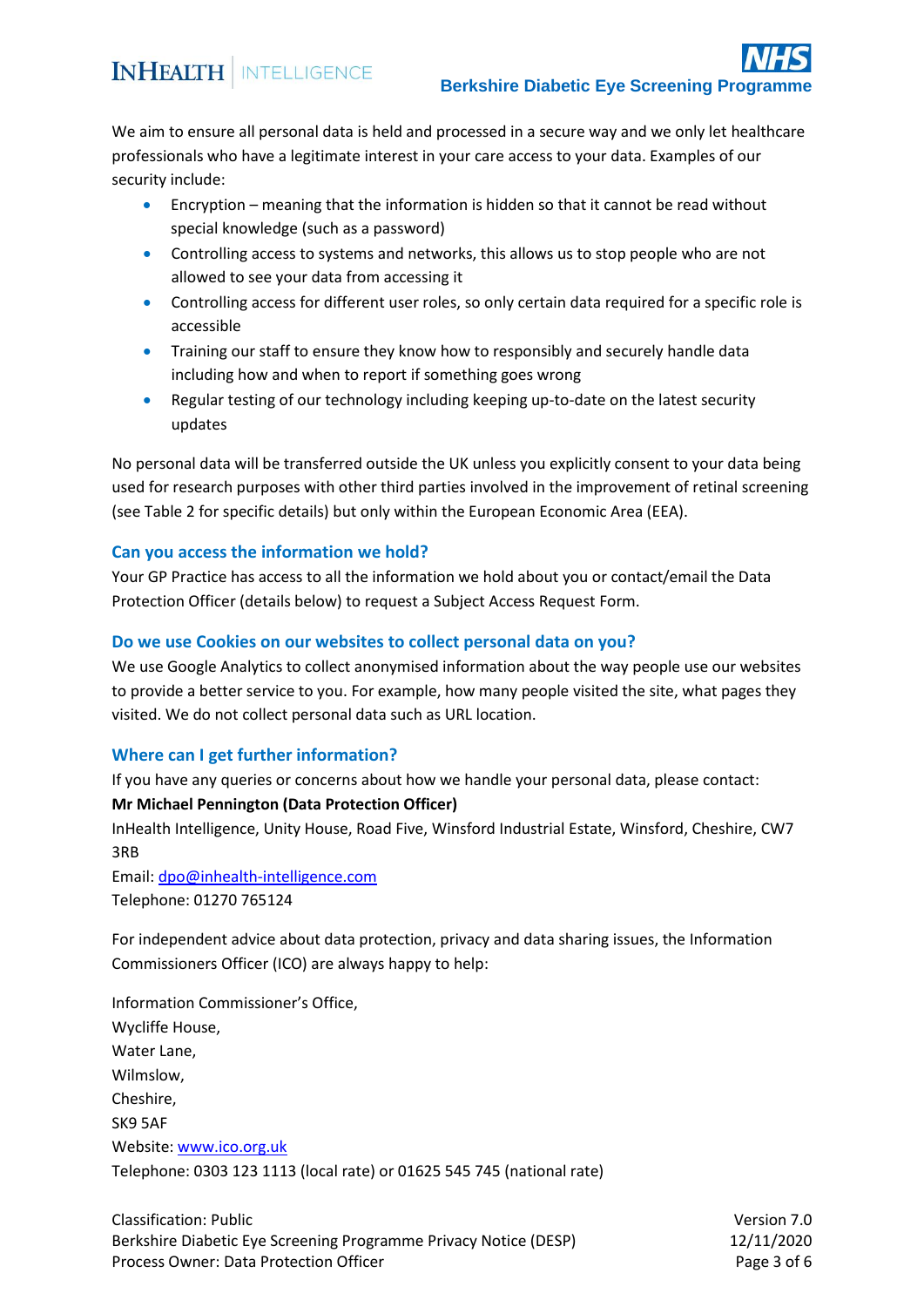### **Table 1** *– A List of Training and Research Third Parties*

When you have consented to your data being used for training and research purposes we may share it with the following research collaborators for specific research studies. No data will be provided outside of the European Economic Area (EEA).

| We may share your data<br>with?                                                                             | <b>Purpose of sharing data?</b>                                                                                                                                                                                                                                                                                      | What data is shared for those<br>who consent to sharing for<br>training & research purposes?                                                                                                                |
|-------------------------------------------------------------------------------------------------------------|----------------------------------------------------------------------------------------------------------------------------------------------------------------------------------------------------------------------------------------------------------------------------------------------------------------------|-------------------------------------------------------------------------------------------------------------------------------------------------------------------------------------------------------------|
| Moorfields Eye Hospital NHS<br><b>Foundation Trust</b><br>162 City Road<br>London<br>EC1V <sub>2PD</sub>    | <b>ORNATE India Study - A</b><br>review of the factors that<br>lead to/help prevent the<br>development of various<br>grades of Diabetic<br>Retinopathy.                                                                                                                                                              | Retinal images and associated<br>grades, diabetes related clinical<br>data and medication. Ethnic group,<br>5-year age band and gender (no<br>other administrative data that<br>could easily identify you). |
|                                                                                                             | <b>Optos Research Project:</b><br>Artificial Intelligence to<br>support the early detection<br>of Diabetes related eye-<br>disease into NHS Diabetic<br>Eye Screening Programmes.                                                                                                                                    | Retinal images and associated<br>human grader based grades. Ethnic<br>group, 5-year age band and gender<br>(no other administrative data that<br>could easily identify you).                                |
| University College London<br>(Institute of Ophthalmology)<br>Gower St,<br>Bloomsbury,<br>London<br>WC1E 6BT | <b>ORNATE India Study - A</b><br>review of the factors that<br>lead to/help prevent the<br>development of various<br>grades of Diabetic<br>Retinopathy.                                                                                                                                                              | Retinal images and associated<br>grades, diabetes related clinical<br>data and medication. Ethnic group,<br>5-year age band and gender (no<br>other administrative data that<br>could easily identify you). |
| Queens University Belfast<br>(Ophthalmology)<br>University Road<br><b>Belfast</b><br><b>BT7 1NN</b>         | <b>Optos Research Project:</b><br>Artificial Intelligence to<br>support the early detection<br>of Diabetes related eye-<br>disease into NHS Diabetic<br>Eye Screening Programmes.<br><b>Evaluation of Optos's</b><br>automated grading<br>software; improvements in<br>their algorithms for<br>detecting conditions. | Retinal images and associated<br>human grader based grades. Ethnic<br>group, 5-year age band and gender<br>(no other administrative data that<br>could easily identify you).                                |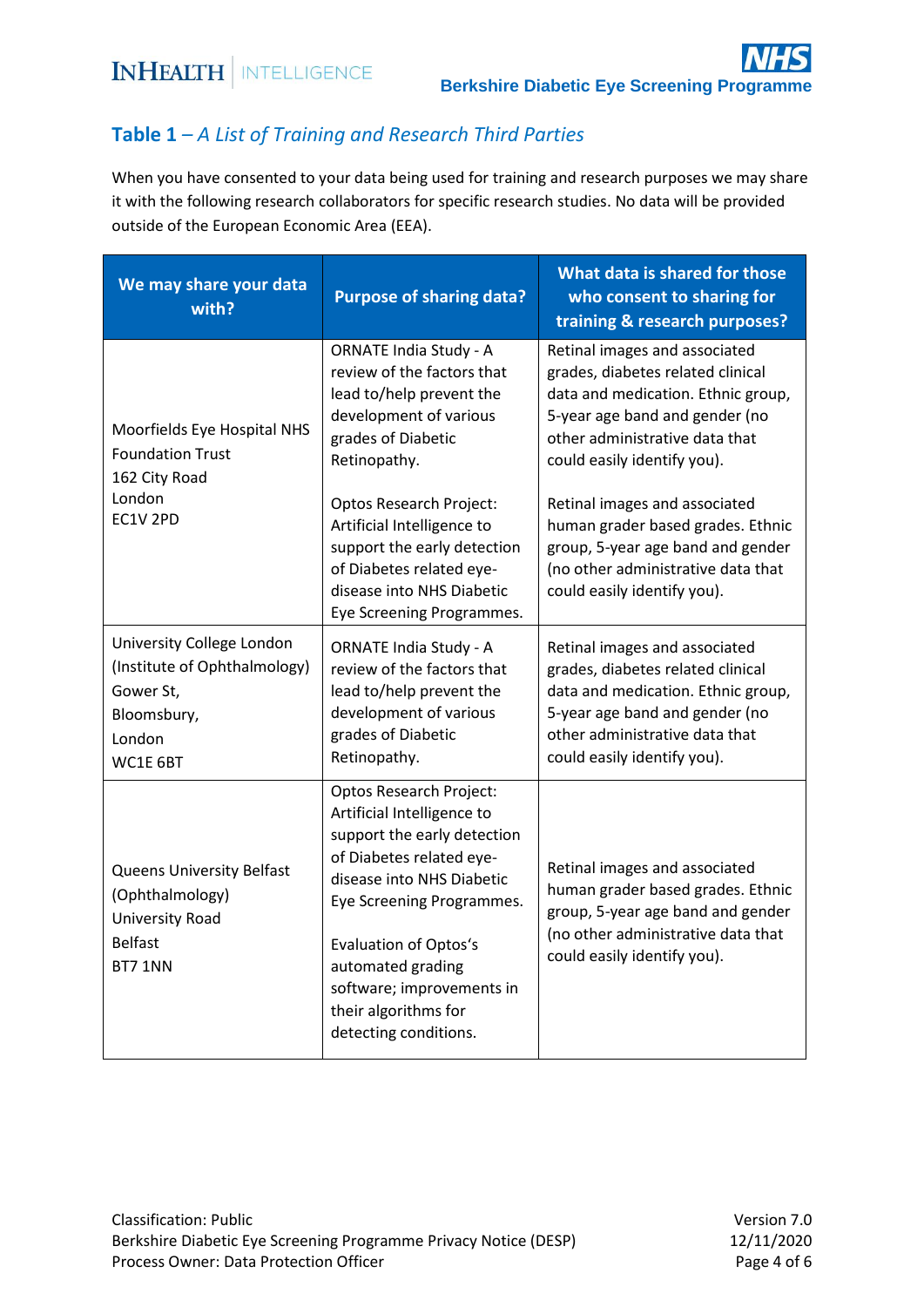| Center for Eye Research,<br>Department of<br>Ophthalmology,<br>Oslo University Hospital and<br>University of Oslo,<br>Kirkeveien 166, Building 36<br>0450 Oslo, Norway<br>With Statistical analytics<br>supported by:<br>Dr. Petrovski BT<br>Thomas Mann utca 27.I/5<br>4032 Debrecen<br>Hungary | Research into eye conditions<br>detectable via retinal images<br>for people with diabetes.                                        | Retinal images and associated<br>grades, diabetes related clinical<br>data and medication. Ethnic group,<br>5-year age band and gender (no<br>other administrative data that<br>could easily identify you). |
|--------------------------------------------------------------------------------------------------------------------------------------------------------------------------------------------------------------------------------------------------------------------------------------------------|-----------------------------------------------------------------------------------------------------------------------------------|-------------------------------------------------------------------------------------------------------------------------------------------------------------------------------------------------------------|
| Eyenuk Europe Ltd<br>2nd Floor Waverley House,<br>7-12 Noel Street,<br>London,<br><b>W1F8GQ</b>                                                                                                                                                                                                  | Evaluation of Eyenuk's<br>automated grading<br>software; improvements in<br>their algorithms for<br>detecting conditions.         | Retinal images and associated<br>human grader based grades. Ethnic<br>group, 5-year age band and gender<br>(no other administrative data that<br>could easily identify you).                                |
| IDx, LLC<br>2300 Oakdale Blvd.<br>Coralville, IA 52241<br><b>USA</b><br>(Data does not leave<br>European Economic Area)                                                                                                                                                                          | Evaluation of IDx's<br>automated grading<br>software; improvements in<br>their algorithms for<br>detecting conditions.            | Retinal Images and associated<br>human grader based grades. Ethnic<br>Group, 5-year age band and gender<br>(no other administrative data that<br>could easily identify you).                                |
| Thirona BV<br>Toernooiveld 300<br>6525 EC Nijmegen<br>The Netherlands                                                                                                                                                                                                                            | <b>Evaluation of Thirona's</b><br>automated grading<br>software; improvements in<br>their algorithms for<br>detecting conditions. | Retinal Images and associated<br>human grader based grades. Ethnic<br>group, 5-year age band and gender<br>(no other administrative data that<br>could easily identify you).                                |
| Roche (was Visulytix Ltd)<br>22 Highbury Grove,<br>Highbury East,<br>London<br><b>N5 2EF</b>                                                                                                                                                                                                     | <b>Evaluation of Roche's</b><br>automated grading<br>software; improvements in<br>their algorithms for<br>detecting conditions.   | Retinal Images and associated<br>human grader based grades. Ethnic<br>group, 5-year age band and gender<br>(no other administrative data that<br>could easily identify you).                                |